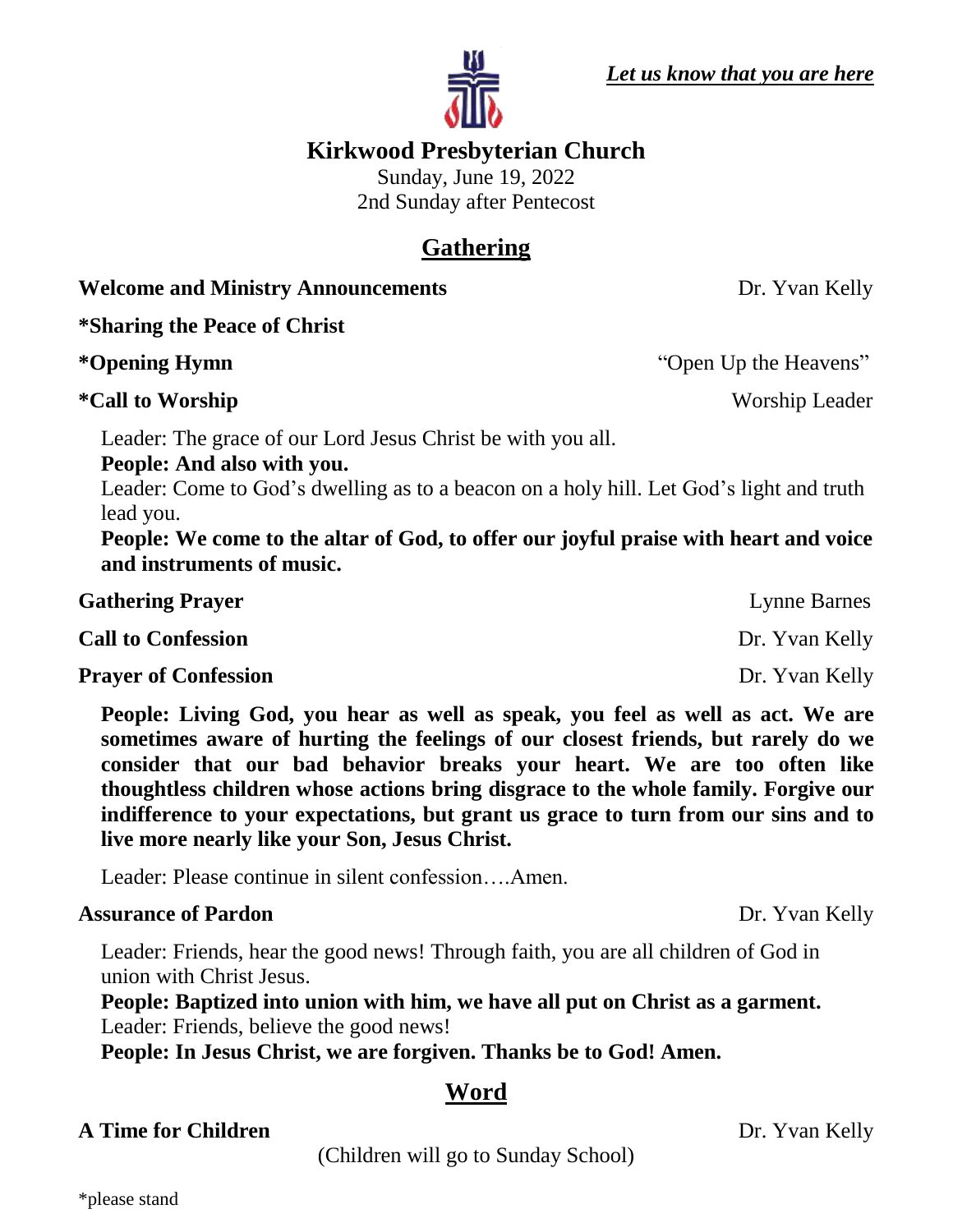#### **Old Testament Reading** Psalm 42 Lynne Barnes

As a deer longs for flowing streams, so my soul longs for you, O God. My soul thirsts for God, for the living God. When shall I come and behold the face of God? My tears have been my food day and night, while people say to me continually, "Where is your God?" These things I remember, as I pour out my soul: how I went with the throng, and led them in procession to the house of God, with glad shouts and songs of thanksgiving, a multitude keeping festival. Why are you cast down, O my soul, and why are you disquieted within me? Hope in God; for I shall again praise him, my help and my God. My soul is cast down within me;

 therefore I remember you from the land of Jordan and of Hermon, from Mount Mizar. Deep calls to deep at the thunder of your cataracts; all your waves and your billows have gone over me. By day the Lord commands his steadfast love, and at night his song is with me, a prayer to the God of my life. I say to God, my rock, "Why have you forgotten me? Why must I walk about mournfully because the enemy oppresses me?" As with a deadly wound in my body, my adversaries taunt me, while they say to me continually, "Where is your God?" Why are you cast down, O my soul, and why are you disquieted within me? Hope in God; for I shall again praise him, my help and my God.

#### Reader: The word of the Lord. **People: Thanks be to God.**

#### **New Testament Reading Luke 8:26-39 Dr. Yvan Kelly**

Then they arrived at the country of the Gerasenes, which is opposite Galilee. As he stepped out on land, a man of the city who had demons met him. For a long time he had worn no clothes, and he did not live in a house but in the tombs. When he saw Jesus, he fell down before him and shouted at the top of his voice, "What have you to do with me, Jesus, Son of the Most High God? I beg you, do not torment me"- for Jesus had commanded the unclean spirit to come out of the man. (For many times it had seized him; he was kept under guard and bound with chains and shackles, but he would break the bonds and be driven by the demon into the wilds.) Jesus then asked him, "What is your name?" He said, "Legion"; for many demons had entered him. They begged him not to order them to go back into the abyss. Now there on the hillside a large herd of swine was feeding; and the demons begged Jesus to let them enter these. So he gave them permission. Then the demons came out of the man and entered the swine, and the herd rushed down the steep bank into the lake and was drowned. When the swineherds saw what had happened, they ran off and told it in the city and in the country. Then people came out to see what had happened, and when they came to Jesus, they found the man from whom the demons had gone sitting at the feet of Jesus, clothed and in his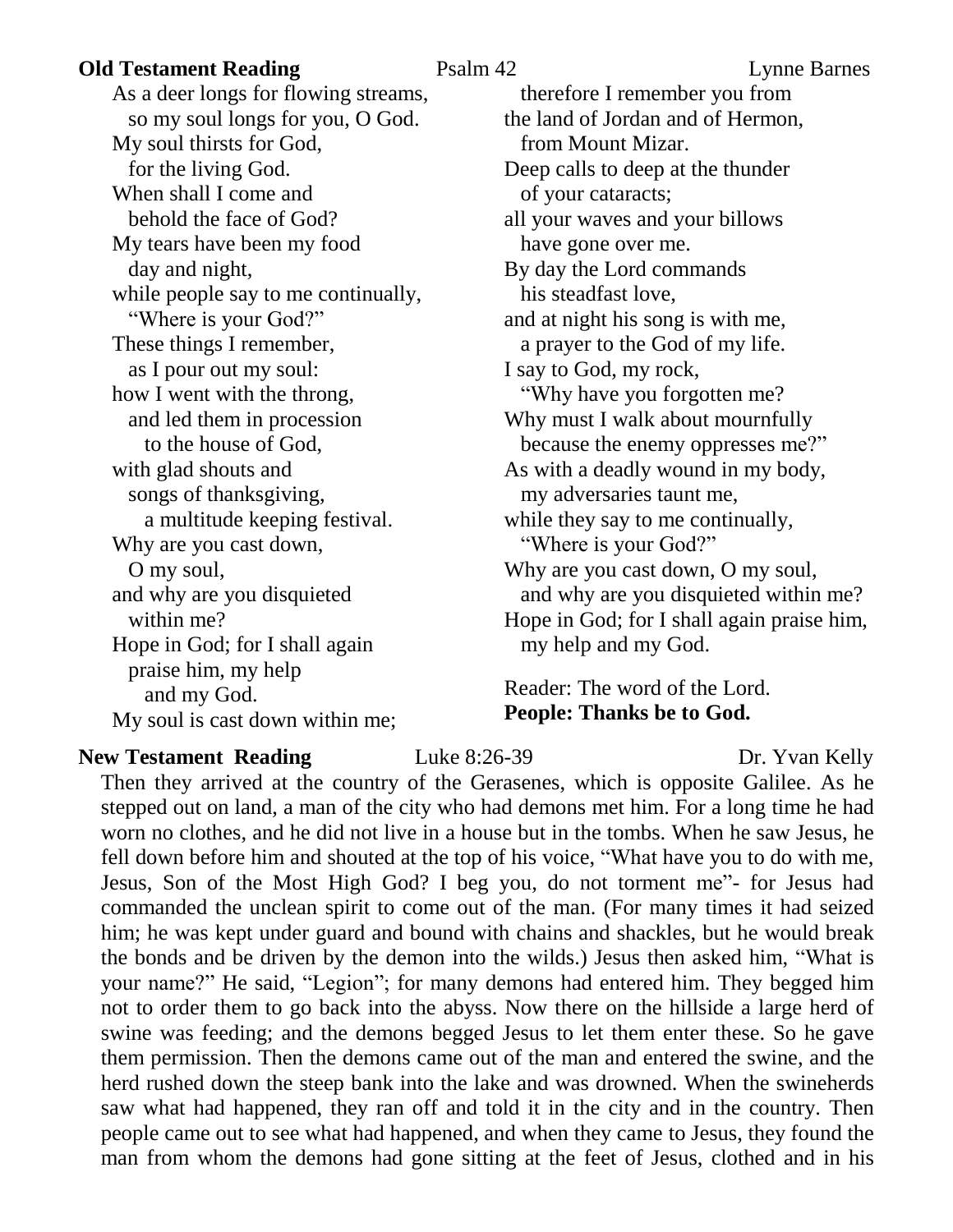right mind. And they were afraid. Those who had seen it told them how the one who had been possessed by demons had been healed. Then all the people of the surrounding country of the Gerasenes asked Jesus to leave them; for they were seized with great fear. So he got into the boat and returned. The man from whom the demons had gone begged that he might be with him; but Jesus sent him away, saying, "Return to your home, and declare how much God has done for you." So he went away, proclaiming throughout the city how much Jesus had done for him.

| Reader: The word of the Lord.                                                                                                                                                                                                                                                                                                                                    |                          | People: Thanks be to God.                                                                                                                                                                                                                                                                                                                                            |                              |
|------------------------------------------------------------------------------------------------------------------------------------------------------------------------------------------------------------------------------------------------------------------------------------------------------------------------------------------------------------------|--------------------------|----------------------------------------------------------------------------------------------------------------------------------------------------------------------------------------------------------------------------------------------------------------------------------------------------------------------------------------------------------------------|------------------------------|
| <b>Message</b>                                                                                                                                                                                                                                                                                                                                                   | "What About Those Pigs?" |                                                                                                                                                                                                                                                                                                                                                                      | Dr. Yvan Kelly               |
| *Second Hymn                                                                                                                                                                                                                                                                                                                                                     | Glory to God Hymnal #268 |                                                                                                                                                                                                                                                                                                                                                                      | "Crown Him with Many Crowns" |
| *Affirmation of Faith<br><b>I BELIEVE</b><br>in God the Father, Almighty,<br>Maker of heaven and earth;<br>and in Jesus Christ,<br>his only Son our Lord;<br>who was conceived by<br>the Holy Ghost,<br>born of the Virgin Mary,<br>suffered under Pontius Pilate,<br>was crucified, dead, and buried;<br>he descended into hell;<br>the third day he rose again |                          | from the dead;<br>he ascended into heaven,<br>and sitteth on the right hand of God<br>the Father Almighty;<br>from thence he shall come to judge<br>the quick and the dead.<br>I believe in the Holy Ghost;<br>the holy catholic Church;<br>the communion of saints;<br>the forgiveness of sins;<br>the resurrection of the body;<br>and the life everlasting. Amen. | Apostles' Creed              |

#### **Prayers and Offering**

**Prayers of the People/The Lord's Prayer** 

**Our Father who art in heaven, hallowed be thy name. Thy kingdom come, thy will be done, on earth as it is in heaven. Give us this day our daily bread; and forgive us our debts, as we forgive our debtors; and lead us not into temptation, but deliver us from evil. For thine is the kingdom and the power and the glory, forever. Amen.**

#### **Giving Thanks to God with Our Gifts and Offerings**

**Offertory Song**

**\*Doxology**

**\*Prayer of Dedication**

**People: God, we may worship you anywhere. Grant that where we gather today be not only a place of peace and sanctuary, but also a place of risk-taking and selfgiving. May our offerings be an honest expression of our priorities and discipleship in the service of Jesus Christ. Amen.**

## **Sending**

**Charge and Blessing** Dr. Yvan Kelly

**\*Closing Hymn** "God's Not Dead"